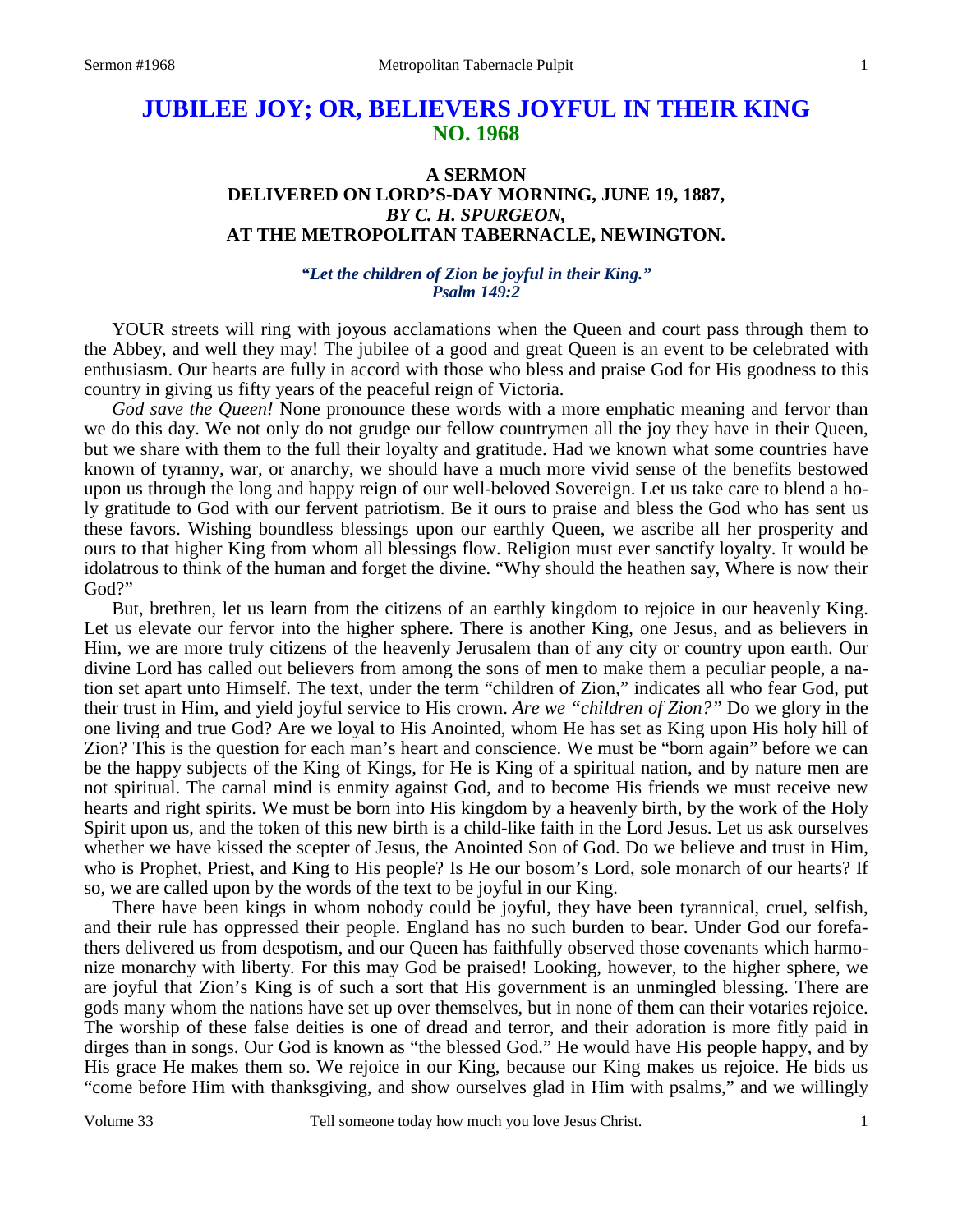do so, because He is "our exceeding joy." Blessed religion, in which happiness has become a duty! Such is the character of our God and King, that—

### *"His nature and His works unite To make His praises our delight."*

I pray that the Holy Spirit may shed abroad the perfume of the "oil of joy" this morning. May the beauties and glories of our King charm us into delightful praise! Away with care and sorrow! Away with doubt and despondency! Let us praise the Lord upon the loud cymbals, let us praise Him upon the highsounding cymbals. I pray the Holy Spirit the Comforter to produce in us the fragrant spikenard of holy joy, and may that holy joy, like the precious ointment of the woman who loved much, be all poured upon the person of our Lord and King!

**I.** In order that we may carry out the exhortation of the text, LET US BEGIN BY FEELING THAT THE LORD JESUS IS OUR KING. Alas! Many who should be of a better mind are forgetful of this truth, they are not joyful in their King, for they have not yet learned His sovereignty.

Brethren, Jesus must have the pre-eminence among men, since *He is in person and character preeminent*. Who among the sons of the mighty can be compared unto the Lord? When the princes of the earth are gathered in their glory, which among them can be named in the same day with the Prince of Peace? Jesus is the best, therefore is He the chief. His person and character wear about them a superlative majesty; let every hand present a crown to Him. "He is the standard bearer among ten thousand, and the altogether lovely." Since the Lord Jesus has no equal or even rival, He is a born King, and were not men most blind and foolish, they would all salute Him with loyal homage. From every corner of the globe if men were unfallen, there would arise the cry—

#### *"Bring forth the royal diadem And crown Him Lord of all."*

Our King not merely has the power but the right to reign, He is in Himself royal. As Saul, the first King of Israel, was head and shoulders above all other Israelites, so is our Lord and King higher than all others in an infinitely nobler sense, for in dignity of nature and glory of character He surpasses all. Let us distinctly recognize that Christ is infinitely above all others even of the saintliest, and wisest, and noblest. He is not one among many great teachers, He is Himself *the truth*. He is not one star in a constellation, but the one light from which all lights are kindled. As the sun at his appearing causes the stars to hide themselves for very shame, so does all excellence and honor veil before the superior brightness of our Lord Jesus. He alone can claim universal sovereignty by right of indisputable pre-eminence.

When we have remembered that He is thus the best and noblest, let us recollect that *to each believer He is a King to be obeyed*. He said, "You call Me Master and Lord, and you say well, for so I am." It is easy to think of Christ as a Savior, and yet to forget that He is Lord, but the thought is as evil as it is easy. The doctrine of justification by faith alone is a most important truth, it is the vital essence of the gospel, but it must never be dissociated from the fact that He who saves us must reign over us. When His blood cleanses us His love rules us. He saves us from our sins, thus recovering us from our rebellions and revolts into a happy loyalty, which finds its delight in obedience to the divine will. Those who would have Jesus for their Redeemer must—

> *"Know, nor of the terms complain, Where Jesus comes, He comes to reign: To reign, and with no partial sway, Lusts must be slain that disobey."*

Do any of you accept the promises of our Lord and neglect His precepts? This is to sin against Him in a grievous manner. You proclaim yourselves rebels, and yet wish to share in the pardon which He brings. Is not this to act the part of hypocrites? Is His cross precious to you? How can it be if you turn your back on His crown? For once I will reverse a time-honored motto, and say, "No crown, no cross." Jesus will not be your Savior if you refuse to let Him be your Sovereign. You cannot have half of your Lord. He must be to you *Christ—*the Anointed King, or He will not be *Jesus* the gracious Savior. Do not attempt to divide your Lord's offices. The robe of Christ is without seam, and if even the rough soldiers cried, "Let us not tear it," we earnestly beg you not to tear it. Let us accept sanctification as well as justification, righteousness as well as peace, the cleansing water as well as the pardoning blood. If we have a special joy in Jesus in any one capacity more than another, let us be joyful in Him as our King. It should be bliss to us to be subject to His holy rule. If there seems anything hard about His claim of absolute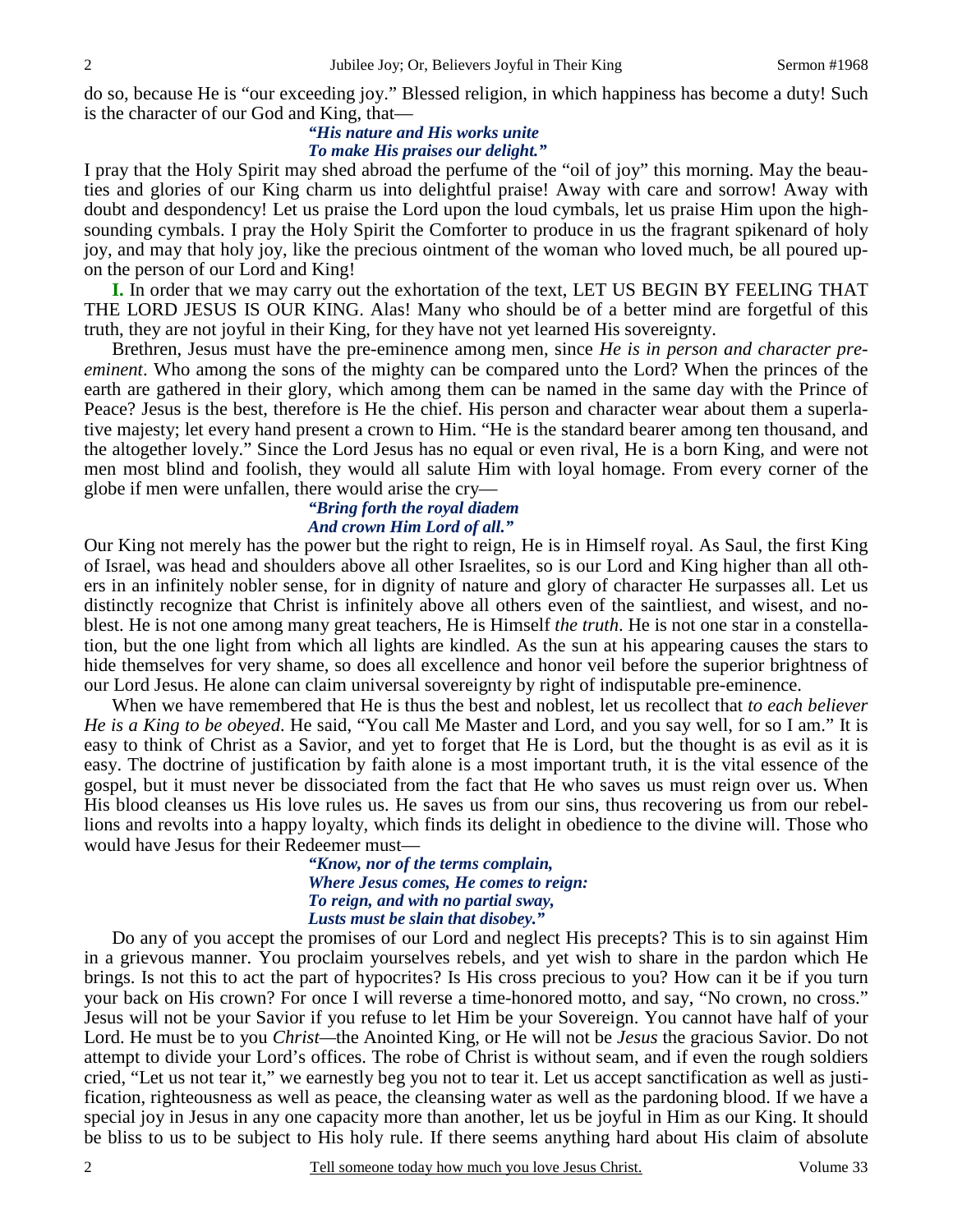sovereignty over heart, and lip, and life, why then at the very outset we are disqualified from rejoicing in our King. Let us entreat His Spirit to bring us under the rule of grace, until we yield our members instruments of righteousness, and every thought is brought into captivity to Jesus' love. O my brethren, it will be heaven to us when Jesus reigns over our entire nature as Lord of all.

Further, let us follow this thought into a region where it is much needed. *Jesus is King in the midst of His church*. How often is this truth overlooked! There are disputes about what ought to be believed and practiced in the church, and those disputes are settled by a court of law, or by reference to the Book of Common Prayer. No, sirs, this is not according to the kingdom of heaven, we fear it reveals a sad disloyalty to King Jesus. Secular courts have no authority in the kingdom of Jesus. In His realm He is Himself the supreme head, and the Bible alone is the one law-book. Certain Christians are fond of deciding questions by the practice of the early church, but we know no authority in the practice of any church when it quits the faith once for all delivered to the saints. The acts of the Lord Jesus and His apostles are precedents enough for us. Certain churches refer to the minutes of deceased leaders, or to the decisions of councils, or to the theological systems of eminent reformers, but all this is forgetfulness of the one supreme authority. We have no king in the church but Christ. The crown rights of Jesus must not so much as be questioned, or all loyal hearts are wounded. I wish that with sound of trumpet we could again proclaim our King today. There is but one head of the church and that head is Jesus Christ. There is but one law-book in the church, and that is the Holy Scripture, inspired of the Spirit of God. There is but one supreme center of unity in the church, and that is the living God, of whom, and by whom, and through whom, are all things. The divisions and schisms of this day are mainly due to those secondary authorities within the church which have to a sad degree obscured the supreme authority of our Lord. Would to God we could come back once more to "one Lord," for then we should also come back to "one faith and one Baptism!" There can be no unity in the church except in Jesus, and in obedience to His undivided rule. It is only under the Lord's own King that the promise shall be fulfilled, "And I will make them one nation in the land upon the mountains of Israel; and one king shall be king to them all: and they shall be no more two nations, neither shall they be divided into two kingdoms any more at all."

The sovereignty of our Lord must be observed not only by the church as a whole, but by each individual member of the church. We must not go beyond our Lord's commands. We are not legislators, but subjects. Officers of the church are administrators of Christ's law under Him, but they must not be makers of laws, or creators of doctrines, nor inventors of ceremonies. We may not amend His statutes; no, we may not cross a "t" nor dot an "i" apart from Him. Let this be sounded everywhere as with a trumpet—Jesus Christ is the head of the church, and sole King in the midst of His people. Distinctly recognize this, or you cannot rejoice in your King.

Another truth is also too much overlooked, namely, that *Jesus Christ is head over all things for His church*. His kingdom rules over all. All power is given unto Him in heaven and in earth. In truth, He is the blessed and only Potentate. The kings of the earth wear their crowns and sway their scepters by license from His throne. Propose what they may, they shall only fulfill His secret purpose and will. Fear not because of the great ones of the earth, for you have as your friend One who is greater than all. You look at cabinets, and you are distracted; you think of emperors and princes, and you are bewildered as you observe the windings of their diplomatic devices. Be comforted. There is one whose counsel governs councils, and whose kingdom rules over kings. All things are committed unto Him by His Father, and without Him shall not a dog move his tongue. The Father has given Him power over all flesh, that He should give eternal life to as many as He has given Him. He has put all things under His feet. Clothed with honor and majesty, He waits till His enemies shall be made His footstool. To this thought I call your minds once again, that you may be encouraged amid the conflicts of the hour, "Fear not, little flock; for it is your Father's good pleasure to give you the kingdom," even as this day He gives it to His Son.

*Jesus will be seen to be King in the day of His second advent*. If you will listen, and your ears have been opened, you may hear this day the trumpet which announces His speedy arrival. "Behold the bridegroom comes; go you out to meet Him," is the voice of these latter days to a church that slumbers. Both wise and foolish virgins sleep. The midnight starts at this clarion note, "He comes! He comes!" "He shall reign in Mount Zion before His ancients gloriously." Behold He comes as King to judge the earth in righteousness, and His people with equity. "Then shall the righteous shine forth as the sun in the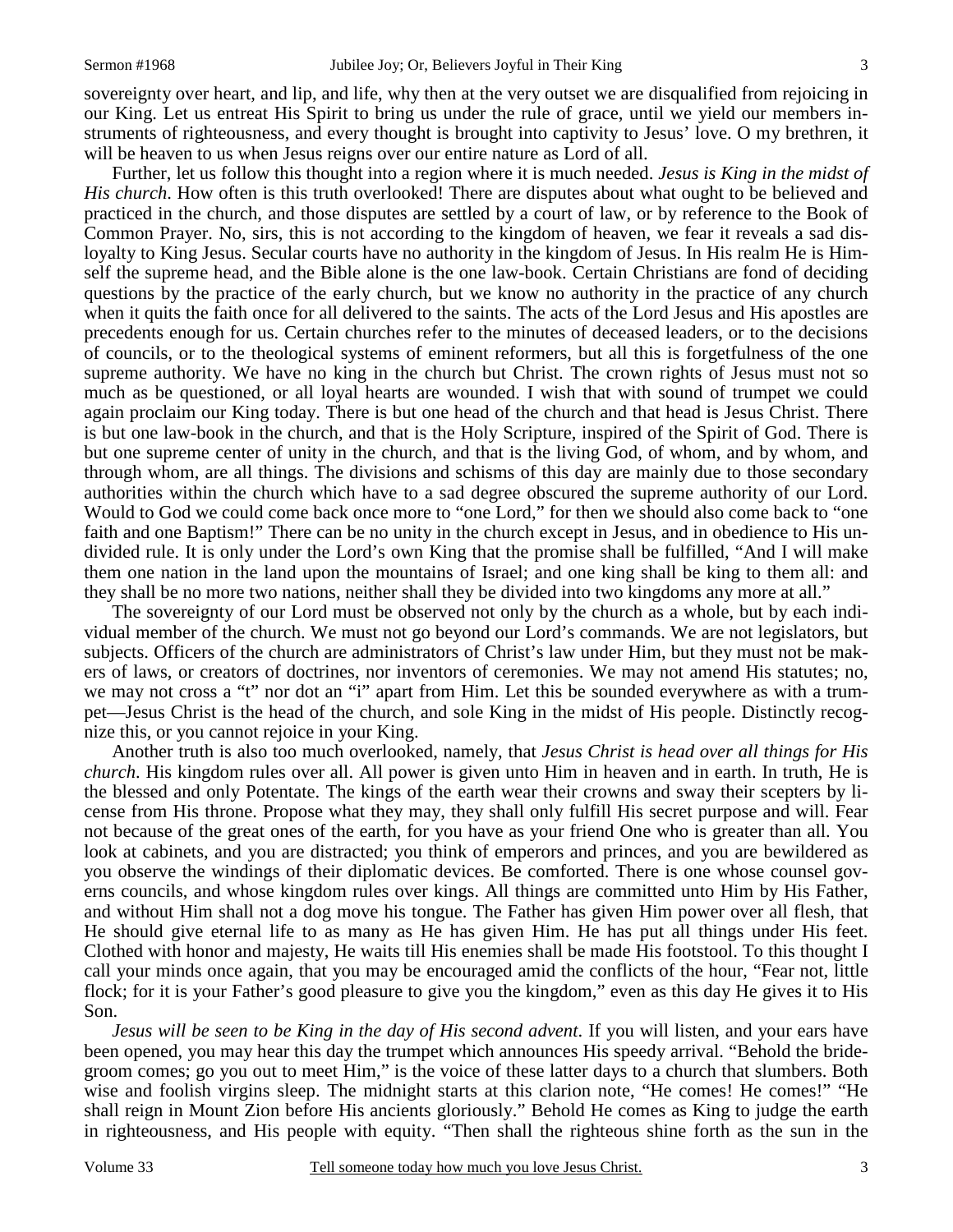kingdom of their Father." We are to look for this, and to pray for this, saying every day in our prayers, "Your kingdom come. Your will be done in earth, as it is in heaven; for Yours is the kingdom, and the power, and the glory, forever and ever."

O you saints, at this hour set your Lord on His throne! You have seen Him in His crimson vesture, bowing in the garden of His agony; you have seen Him "despised and rejected of men"; you have seen Him on the tree of doom. Dry your eyes. He is no more the "man of sorrows," nor the "acquaintance of grief"; heaven adores Him, He has gone up to His throne again amid the hosannas of the angels and the hallelujahs of the redeemed. Let us praise and adore Him this day. We sang "Crown Him, crown Him," but we thought not of any visible pageantry, we can make no gallant show for Him! What if we could? What honor could our pomp confer on Him? He, in Himself alone, far transcends all the splendor that ever was devised of the intellect, or pictured by the imagination. But you can crown Him in your hearts today as King. Salute Him with the intense devotion of your souls. Render Him those deep-throated praises of which we read in this psalm, if we note the margin—"Let the high praises of God be in their throats." My soul adores the Lord Jesus, and blesses Him with all her strength in fullness of delight. Let the children of Zion fully recognize their King, that they may be joyful in Him.

**II.** Secondly, LET US GO ON TO STUDY HIS ROYAL CHARACTER, that we may be helped to be joyful in Him. Was there ever such a Prince as our Emmanuel, if we think of His person, His pedigree, His descent, His nature? This King of ours is not only the flower and crown of manhood, but He is also very God of very God. He is God over all, blessed forever, the Son of the Highest. What a wondrous nature is that of Jesus, our Lord! Perfect manhood is in itself wonderful, we have never seen it, and never shall see it till we are taken up to behold Him as He is. Perfect humanity, as seen in the glorified Jesus, is the wonder of the skies. In the character of Jesus there is neither deficiency nor redundancy, He is without spot, and without lack. In Him is perfect humanity, steeped in love. His life is love. He is love. He lives as the head of the new Covenant, as the second Adam, the Father of the new-born race. Think of Him in that light, and then link His humanity in your minds with His Godhead, without confusion of idea. In Jesus we do not see humanized Godhead, or deified manhood, but He is distinctly God and distinctly man, yet both of these are in one Person, and must neither be confounded nor severed. Was there ever such a King! Among the shining ones the brightest cannot be His comrade. "To which of the angels said He at any time, You are My Son; this day have I begotten You?" Though He is reckoned among men, and is thus said to be "anointed with the oil of gladness above His fellows," yet to whom else but Him could it have been said, "Your throne, O God, is forever and ever." "When Jehovah brings in the first-begotten unto the world He says, Let all the angels of God worship Him." Think of your King in His Person, and rejoice in Him. My words fail to express my inward joy in that divine Lord, who is not ashamed to call us brethren. I sit down at His dear pierced feet, now sandled with eternal light, and I feel a sweet content, yes, an overflowing joy. I see a world of wonders meeting in my Lord—heaven come down to earth, and earth raised up to heaven, and I am joyful in my King.

We further follow our Lord joyfully as we think of *His deeds of love to us*. Well may we be joyful in our King, since His loving-kindness to us has exceeded all bounds. The true splendor of kings lies not in what their people do for them, but in what they do for their people, and herein our Lord excels all the princes that ever lived. He took our nature, and was born a babe in Bethlehem. He did more than that, He lived among us, and bore the brunt of poverty, hunger, homelessness, contempt, and treachery. He died for us. Having given up for us His last garment, for they stripped Him at the cross, He then gave up Himself. With tenderness we can each say, "He loved me, and gave Himself for me." How royal was His love when the cross was its throne! What a crown was that which was made of thorns! What a scepter was that which was held in His pierced hand! I call *this* real kingship. All else is mere stage-play. O sovereign love! Incarnate in Jesus, you are imperial! Behold your King! Not only does He bleed beneath the lash of man, but He also bows beneath the bruises of His Father's justice, and cries, "My God, My God, why have You forsaken Me?" I beseech you, O loyal hearts, by the bitterness of your King's agony, be joyful in Him! If He loved you so, can you refuse to rejoice in Him? He has poured out His heart for His people, that He might redeem them unto Himself; shall we not be glad in Him? Our acclamations shall all be given to Him who has proved His greatness and His goodness, not by a largess of gold, but by the gift of Himself.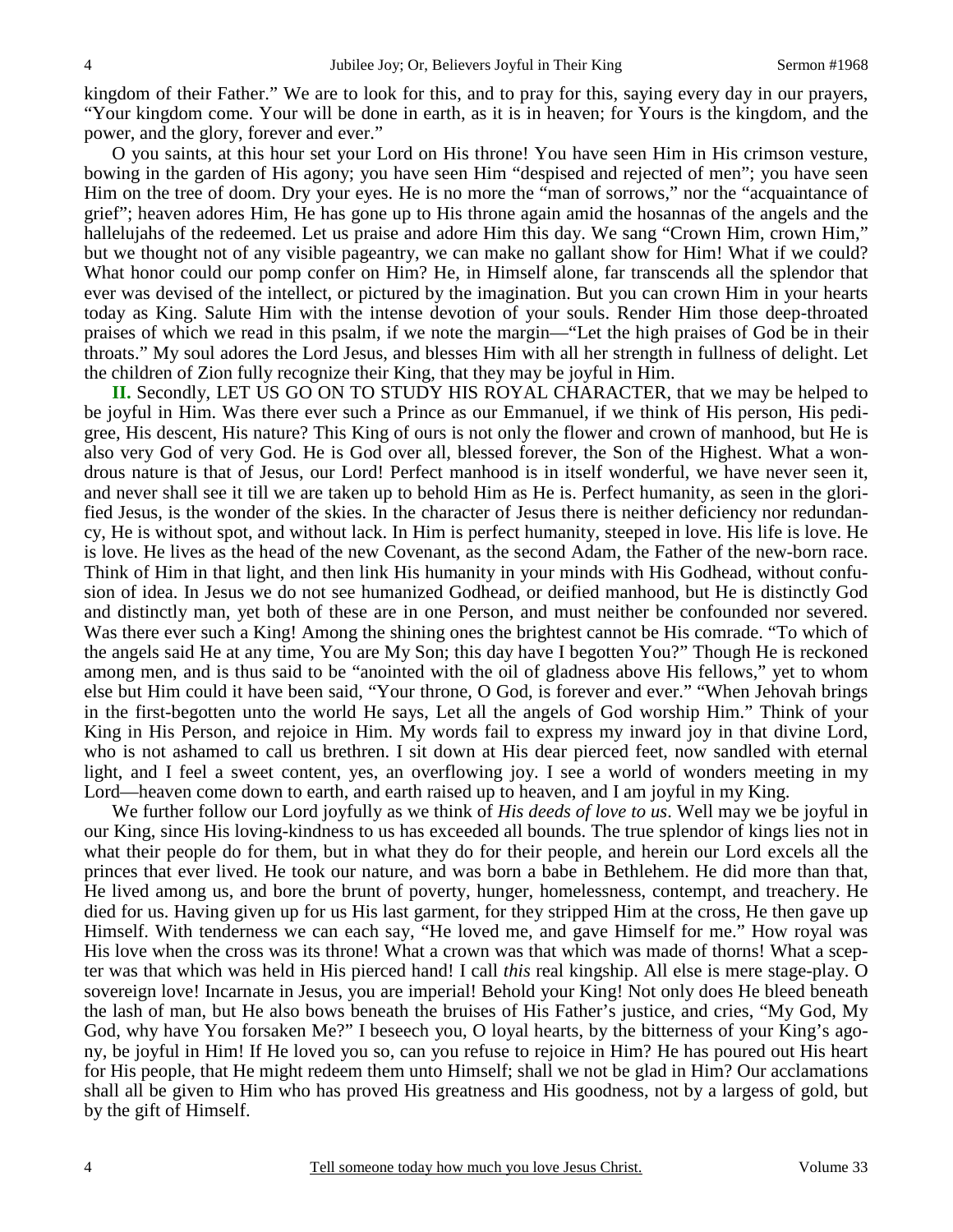When He had given this supreme proof of love, He was not satisfied yet. Having slept in the grave a while, He awoke, and left His sepulcher, but He did not leave His love, He arose to meet His followers, and nerve them for future service. After a while, when He had manifested Himself to them in most familiar ways, He rose to heaven, a cloud receiving Him out of their sight, then He changed His place, but He did not change His love. Ah, no! He went into heaven bearing the pledges of His affection in His hands, and feet, and side. He entered glory to carry on His intercession within the veil. His royal life is now spent in pleading for transgressors. All His thoughts are of His people, all His power is for His people, all His glory is in His people. I pray you, think not of my Lord and King according to the measure of my faltering speech, but joy in Him according to that love of His which passes knowledge—

> *"Love which will not let Him rest Till His people all are blest: Till they all for whom He died Live rejoicing at His side."*

Let us think a moment further of *the glorious achievements of our King,* that we may the more fully be joyful in Him. This King of ours has fought for us, and won great victories on our account. Our King met the battalions of our sins in conflict. He encountered Satan, that tremendous foe. He fought hand to hand with death itself. The shock of battle was terrible. The sun was darkened, the earth shook, even the dead arose from their sepulchers to behold the war. Our hero stood alone, "of the people there was none with Him"; yet He trampled down all our enemies as the treader of grapes crushes the clusters in the winepress. Thus He made an end of sin, broke the head of the old dragon, and put death itself to death, and led our captivity captive. Behold He comes from Edom with dyed garments from Bozrah, traveling in the greatness of His strength, mighty to save! Shall we not salute Him with hosannas? Will we not be joyful in Him? Daughters of Jerusalem, will you not go forth to meet Him, even as the maidens of old went forth to meet young David when he returned with Goliath's head? Will you not also sing, "Saul has slain his thousands, and David his ten thousands." Remember how Miriam and the virgins sounded their timbrels at the Red Sea, and spoke saying, "Sing unto the Lord, for He has triumphed gloriously!" In like joyous manner sing unto the Lord your King, and magnify His name.

It should stir you to enthusiasm to think of *the principles of His government,* for they are fountains of peace and purity. Jesus founded His empire upon love, and His own self-sacrifice is the corner stone of that Imperial fabric. His action is always love, and His teaching is always love. As He loved us and gave Himself for us, so His golden rule is that we do to others as we would that they should do to us. This is sadly forgotten even by some who call themselves Christians, but if this principle once took possession of men's minds, we should have no schemes of the poor to rob the rich, and no greed on the part of the rich by which they grind down the poor. If our King were obeyed, man would no longer be man's worst enemy, but the bands of brotherhood would unite mankind in a league of mutual sympathy. If we heard our Lord say, "A new commandment I give unto you, That you love one another," and if we practiced that commandment, what a kingdom of heaven should we see upon the face of the earth! Let us trust and hope and pray that it may yet be so. Oh for the time when the Shepherd King shall judge the poor and needy, and break in pieces the oppressor! "He shall come down like rain upon the mown grass: as showers that water the earth." His blessed principles of truth and love should make His people joyful in Him.

I think I might appeal to every Christian here, and say, *you have personal reasons for being joyful in your King;* you love Him because He has first loved you. He has been wondrously condescending to all His saints and to us among them. Many a time has He appeared unto us, and said, "I have loved you with an everlasting love." He has brought us into His banqueting house, and His banner over us has been love. We ought to be joyful in Him for His love to others, but if not, we should be worse than brute beasts if we did not rejoice in Him for His love to ourselves. O my brethren, be joyful in Him. What do you know about any other king compared with what you know of King Jesus? On His bosom you have leaned, and His secret is with you, He has kissed you with the kisses of His lips, and His love is better than wine to you. He is your husband, you are married unto Him, and He calls you His Hephzibah, and says, "My delight is in her." "The Lord takes pleasure in them that fear Him, in them that hope in His mercy," wherefore in such a condescending King let the children of Zion rejoice.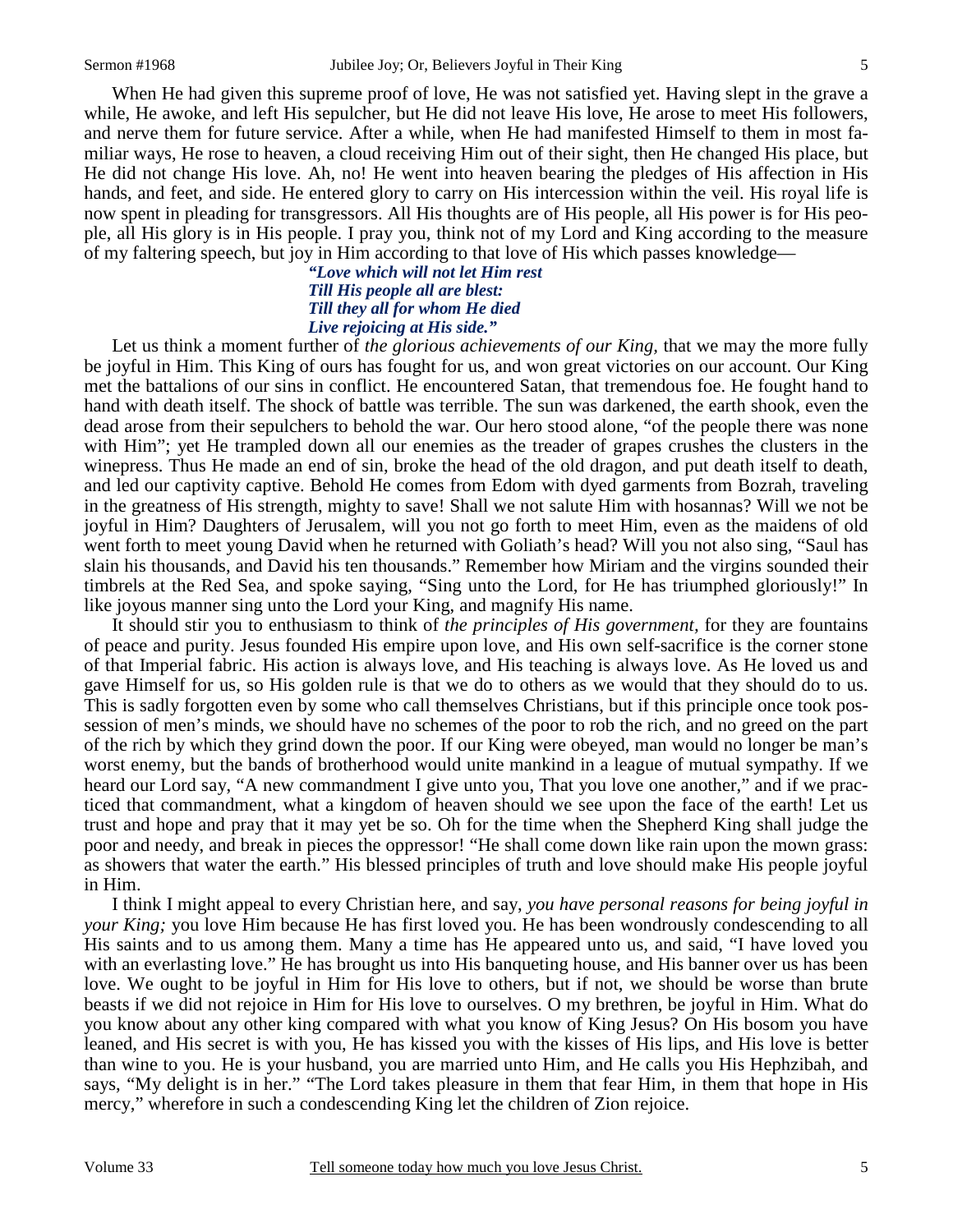**III.** I shall not detain you long while I touch upon a third point—LET US MARK THE BENEFITS OF HIS REIGN, which entitle Him to our highest regard this day.

For, first, remember that the nation over which He reigns *He has created*. "Let Israel rejoice in Him that made him." There was no Israel till God made Israel Israel, and there was no church over which Christ could reign, till He made His own church. He is the Father of the age in which He is King, the Creator of His own empire. Most kings inherit what other swords have won, but Jesus Himself with His own blood has purchased a kingdom to Himself. Each one of us must own for himself, and all of us together unitedly, that He has made us, and not we ourselves; by His sovereign grace He has chosen, and redeemed, and called, and sanctified us, therefore will we be joyful in Him.

Brethren, while our King has created His own Kingdom, *He has also, sanctified and sustained that kingdom*. That there is a church in the world at all is due to Jesus. We had gone back to chaos and old night if it had not been that His light is never dim. He whose sovereign word said, "Let there be light," still bids the light abide in the church to lighten those who come into the world. Yes, we each of us live through Him if we live unto God. He says, "Because I live, you shall live also." The church as a corporate body would cease to be was He not its continual life and strength. Let the streams rejoice in the fountain, let the walls of the temple be joyful in the foundation.

We ought to rejoice today in our King, because *it is He that has saved us and given us peace*. In the days of Solomon Israel had such peace that every man sat under his own vine and fig tree. But oh the peace our greater Solomon has given us! I was as restless once as those ever-flying birds which hover over the waters of the Golden Horn at Constantinople. They are never seen to rest, and hence men call them "lost souls." Such was I! I found no place for the sole of my foot till I knew the Lord Jesus. My soul was a dread battlefield of conflicting thoughts, a very Esdraelon, trodden by innumerable hosts of doubts and fears, but when my King came, then the enemy fled, and I found rest and joy. He is our peace. Jesus has given us the true Sabbath. Crown Him, then, as Prince of Peace, you once weary spirits who now joyfully abide in Him.

But, beloved, time fails me to speak of all the benefits our King has brought us. Is there anything that is needful which He has not given? Is there anything that is good that He has withheld? Have we any virtue? Have we any praise? Then not unto us, not unto us, but unto His name be the glory. Nor is it alone in the past and in the present that we are debtors, we look forward to a future of obligations. He will keep us from all the power of the enemy. He will secure His Zion from invaders, and fill her with the finest of wheat. Forever and ever will He preserve us, and be our guide even unto death. Again we say hallelujah, as we think how He loves unto the end.

In due time, He will remove our Zion and all its inhabitants to the land of cloudless day and unwithering flowers. A little while, and we shall be translated to the place where there is no more death, neither sorrow nor sighing. Our King has great things in store for His church. His best will be last, and His last will be best. Glory dwells in Emmanuel's land. In Him we possess earth and heaven, time and eternity. All things are ours in our King. All heaven lies at our feet. O you chosen, lift up your eyes to the east and to the west, to the north and to the south, all this land is yours in Him who is your Lord and King. Know no boundary to your expectation, for such a King to a people so beloved will give a heritage which shall be forever, and the bliss thereof shall know no limit.

**IV.** Very briefly in the next place, LET US BE JOYFUL, IN THE CONTINUANCE OF OUR RE-DEEMER'S REIGN. Fifty years is a long time for Her Majesty to have reigned. May her days yet be many! Fifty years as we measure life, is a long space, but fifty years in the measurement of human history is far less, and fifty years as compared with eternity is nothing. King Jesus has a kingdom of which there shall be no end. This is our joy that *the ages past have not taken away from the length of His reign*. So much the less has any king to reign as he has already reigned, but it is not so with Him, for still is the voice heard, even the same voice that made the Red Sea resound—"The Lord shall reign forever and ever. Hallelujah." Let us this day be right glad concerning our King, since He only has immortality, and therefore He will live forever. He communicates that immortality to all His people, and thus He is the undying King of an undying kingdom. True we shall pass through that river which is named Death, but it is a misnomer, like the Jordan when Israel passed into Canaan, the Lord has rebuked it, and it is dried up. We shall pass through the valley of the shadow of death, and that is all, and thus we shall reach a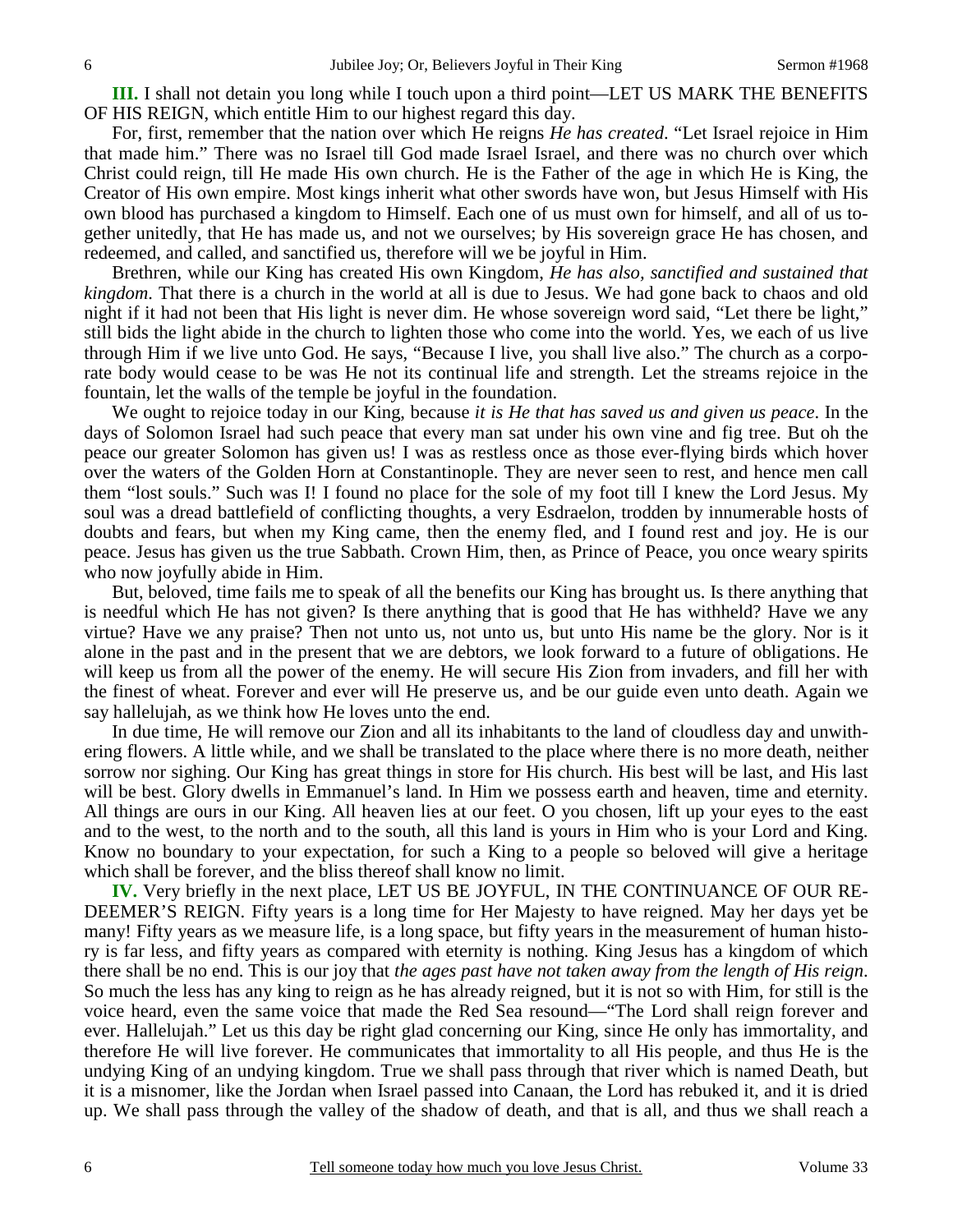higher stage of being, in which we shall be "forever with the Lord." Shall not those whom the King has made to live be joyful that their King lives and reigns world without end?

Brethren, *the age of our King has not enfeebled Him*. John in vision saw Him with His head and His hair "white like wool, as white as snow," but to His well-beloved spouse He is not grey with age, for she sings of Him, "His locks are bushy and black as a raven." He is as youthful and vigorous as ever. His age is eternity, and eternity has not the fretting tooth of time. He is the same Christ still, as mighty in power as when He routed the hosts of hell. Let us be joyful in our King.

*As to His kingdom, there is no fear of its failing*. The gates of hell shall not prevail against it. His kingdom is one and indivisible, and His throne shall never be shaken. There is no dynasty to follow His dynasty; no successor to take up the crown of our Melchisedec. My immortal spirit rejoices in the hope of rendering endless homage to the eternal King. He lives and reigns, and we shall find it the bliss of our endless life to serve Him day and night in His temple. In prospect of such bliss let us bestir ourselves to rejoice in our King with joy unspeakable and full of glory.

**V.** Once more, being joyful in our King LET US OBEY HIM WITH DELIGHT. Let us weave delights into our duties. When Moses' mother made the ark in which she placed her darling boy, she worked it in this holy fashion; she took a bulrush and a prayer, and plaited them together; every bulrush had a fervent prayer twisted with it, and so the ark was made of the prayers of a mother and the rushes of the Nile. How could the child be otherwise than safe? Let us take into our hands a duty and a thanksgiving, a precept and a praise. Let us make up our whole life of the intertwisting of duty and delight. Let us be holy and happy. Let us turn obedience into gladness. That which otherwise were drudgery we will exalt to a priestly sacrificing as we serve the Lord with gladness and rejoice before Him.

What a joy it would be to me if this midsummer morning some of you who have never owned this King should *begin to do so!* This is a high day and a day of glad tidings; the trumpets of jubilee load the air with music. Our king will forgive your former rebellions if now you turn to Him. He proclaims, today a general amnesty to all rebels. This day He grants a jail delivery to all prisoners of hope. You who have revolted may come back again; He will receive you graciously, and love you freely. He sits upon His holy hill in Zion, and He cries to you, "If you are willing and obedient, you shall eat the good of the land." "Kiss the Son, lest He be angry, and you perish from the way, when His wrath is kindled but a little; blessed are all they that put their trust in Him."

It would be a joy to me, on this the day of my birth, if it might also be the birthday of many a precious soul among those who hear me. Why should it not be so? The King is among us, come and adore Him. You never had such a Master as He will be to you! He will make you happy in His love. Trust Him and live forever. Oh, that some *young* friend would listen to this call!

Some of you have known Jesus many years, and have been professors for a long time. Perhaps you are getting into rather a dull state of mind. All elder brothers have not a pleasing character; do not become like to him in the parable that envied the returning prodigal. What a wretched temper he showed! He said, "Lo, these many years do I serve you, neither transgressed I at any time your commandment: and yet you never gave me a kid that I might make merry with my friends." "Oh," you say, "we are not in that state of mind." I am glad to hear it, but lest you should in future fall into that state, I would advise you often to make merry with your friends. If that elder brother had, every now and then, held a grand merry-making with his friends, he would never have been able to make such a wretched speech. He was such a steady old plodder that he always kept to his work, and never had a thought about rejoicing in his home and his father. Work without joy is not good for us. What the old proverb says concerning "all work and no play," is true of all service and no joy. I want the children of God to hold high festival at this time. Why should not we have our Jubilee as well as others? "Praise you the Lord. Sing unto the Lord a new song, and His praise in the congregation of the saints."

You have heard machinery at times complaining wretchedly; it has gone on with horrible grating and creaking. It has set your teeth on edge! Fetch the oil can! We must cure this jarring. Every now and then we need a few drops of the oil of gladness to make the wheels of our work move pleasantly. Men of the world teach us the value of joyous song. How readily the anchor rises when the sailors unite in cheery cries! Soldiers when weary on the march find their spirits revived when the band strikes up a stirring tune. Let it be so today. I would have you praise God with the sound of the trumpet. Let the children of Zion be joyful in their King.